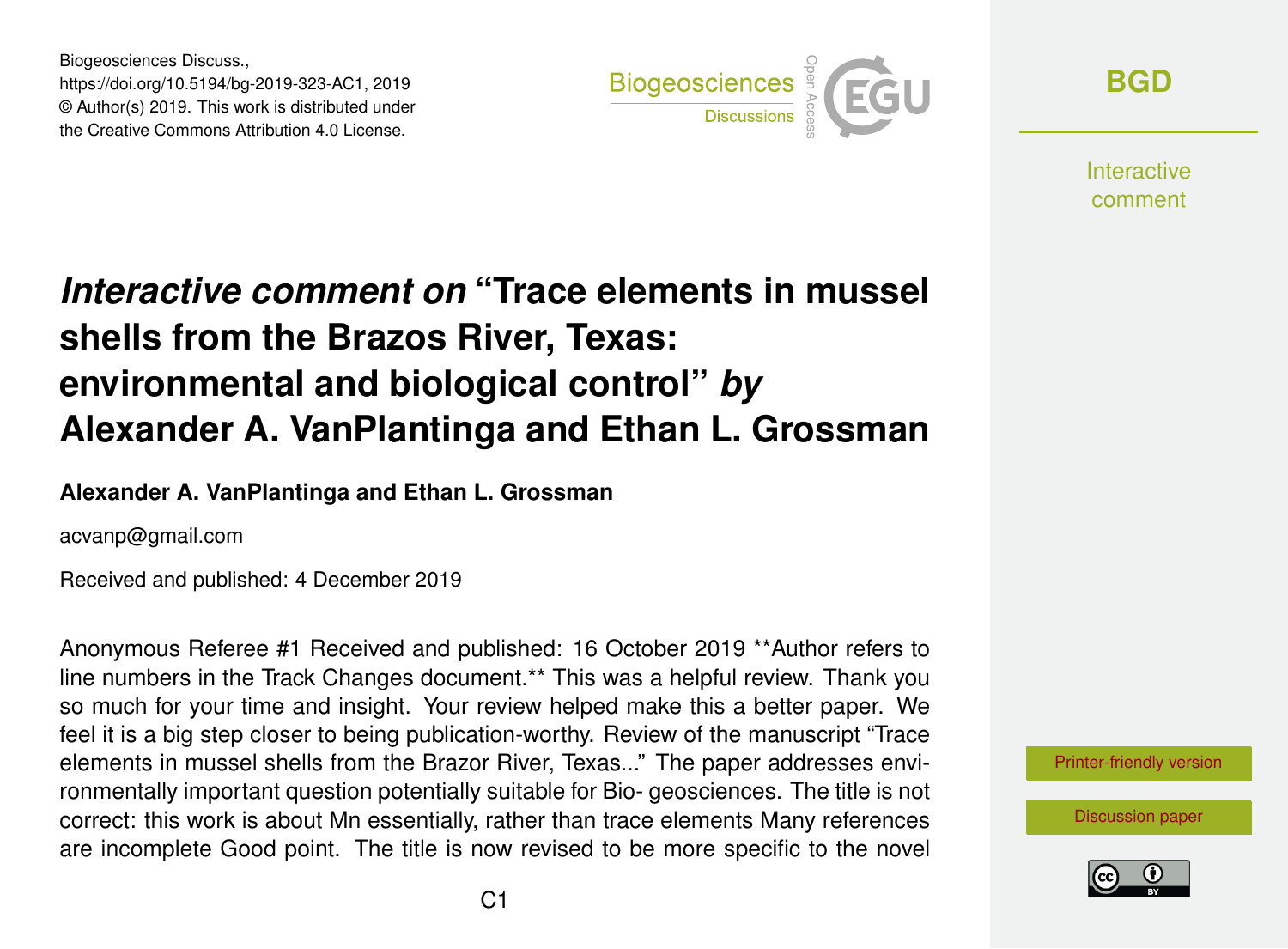finding of the shell Mn/Ca-discharge relationship. L10: does it simply mean that Sr correlated with Mn in shells? Yes Introduction: The novelty of this study and motivation behind this work are unclear. Why river Mn flux is important at all? Indirect assessment of this flux via shells is not the easiest way... Good point. Now the novelty is stated on lines 15, 64, 260-265. Methods: How the samples were processes after dissolution; were they filtered? Was the dissolution complete? Now line 101 makes clear that shell sample dissolution was complete in the 2% nitric acid ICP-MS solutions. Eqn 1-3: Unclear why this information is needed The equations have been removed. This frees up space. Sampling (L149-150): The water samples were not filtered and acidified. As such, metal concentration (except probably Ca and Sr) in river water could not be measured and distribution coefficients do not make sense. Moreover, the whole main motivation of this study - reconstruction of Mn flux in the river - becomes compromised. As such, the distribution coefficients oven in Table 3 may not be usable. Now lines 110-112 clarify that the samples were not acidified immediately but were brought to 2% nitric for ICP-MS analysis. They were never filtered. While the VanPlantinga et al. (2017) paper discusses broad relationships between major dissolved ions that are consistent with our data, there are indeed risks of preservation problems in this study for the manganese concentration measurements. Therefore the presentation of dissolved manganese concentrations has been removed. The partition coefficient estimates for Mn/Ca in this study are given an asterisk in Table 3 where the water Mn concentration is assumed to be the median value for Brazos River water from a reliable study, Keeney-Kennicutt and Presley (1986).

Keeney-Kennicutt, W.L. and Presley, B.J.: The geochemistry of trace metals in the Brazos River estuary. Estuarine, Coastal and Shelf Science, 22(4), pp.459–477, 1986.

VanPlantinga, A.A., Grossman, E.L. and Roark, E.B.: Chemical and isotopic tracer evaluation of water mixing and evaporation in a dammed Texas river during drought. River Research and Applications, 33(3), pp.450–460, 2017.

In Fig 3C, use log scale for discharge. How good is this correlation? What about cor-

## **[BGD](https://www.biogeosciences-discuss.net/)**

Interactive comment

[Printer-friendly version](https://www.biogeosciences-discuss.net/bg-2019-323/bg-2019-323-AC1-print.pdf)

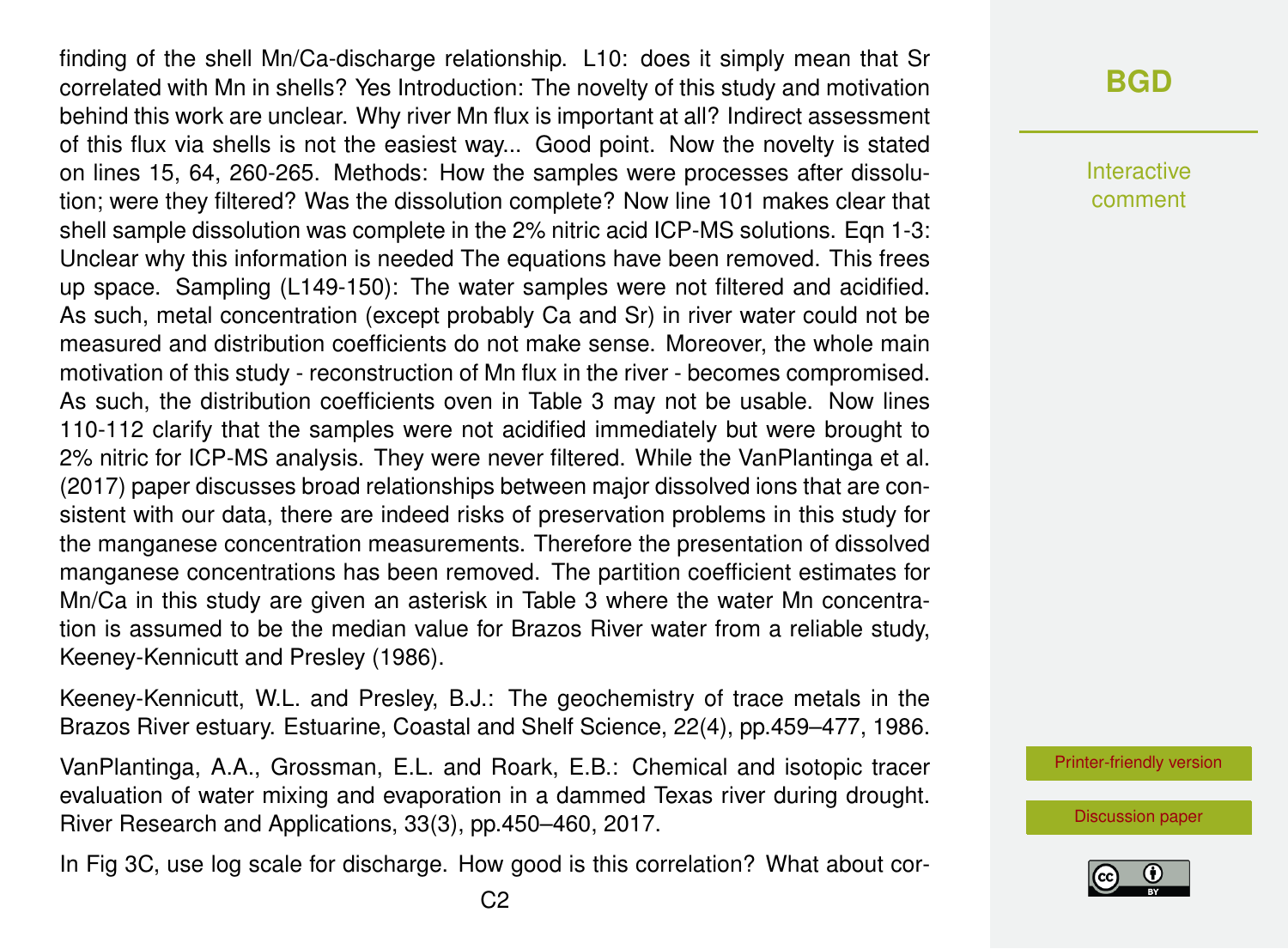relation with temperature? Done L254-259: Another issue is what is Mn concentration in the lake hypolimnion? If the lake is seasonally stratified, then, during the overturn, the bottom Mn-rich waters can feed the river thus dramatically increasing the Mn concentration in the river water. Lines 287-291 now discuss this issue in the "point source theory" part of the discussion. L257-258: The argument is unclear. In Fig. 3E, Mn/Ca is not inversely related to Sr/Ca. Please show the relationships. This section was weak and needed to be revised. Thank you for directing my attention here. L270-271: The low flow may provide enhanced Mn2+ input from the riparian and hy- porheic zone We now include a reference to the relevant surface-groundwater interaction (Rhodes et al., 2017), which builds on concepts in VanPlantinga et al. (2017). The tracers for bank storage (high  $[Mq2++Cq2++HCq3-]$  relative to  $[Nq+Cq-]$ ) are prominent during the 1-2 day period following a rain storm, when bank storage quickly discharges. The idea that the Brazos River is a gaining stream in times of low flow, thus possibly changing the redox related dissolved ion chemistry such as Mn/Ca, is not supported by these studies. Rhodes, K.A., Proffitt, T., Rowley, T., Knappett, P.S., Montiel, D., Dimova, N., Tebo, D. and Miller, G.R.: The importance of bank storage in supplying baseflow to rivers flowing through compartmentalized, alluvial aquifers. Water Resources Research, 53(12), pp.10539-10557, 2017.

L277: notice here that the maximal suspended load is usually observed at high discharge Yes, you read that correctly. However, there is a big emphasis on inorganic particles, being at higher concentrations in more turbid conditions which the mussels are less likely to feed on because this is a strong environmental stressor for them. As our study finds, the shell Mn/Ca is inversely related to log of discharge, so it cannot be the inorganic Mn-bearing particles that the mussels are eating. L288: Chl a of mg/L concentration is really high. May be a misprint here and the concentrations are in  $\mu$ g/L? This line now specifies that it is water column chlorophyl in mg x L-3 and benthic chlorophyll in mg x L-2 L293-295: As a conclusion to section 3.5, this is extremely discouraging. It looks like one cannot yet discuss the sources of Mn for shells, so this section is useless... We feel that calling for future research into spatial and tempo-

## **[BGD](https://www.biogeosciences-discuss.net/)**

Interactive comment

[Printer-friendly version](https://www.biogeosciences-discuss.net/bg-2019-323/bg-2019-323-AC1-print.pdf)

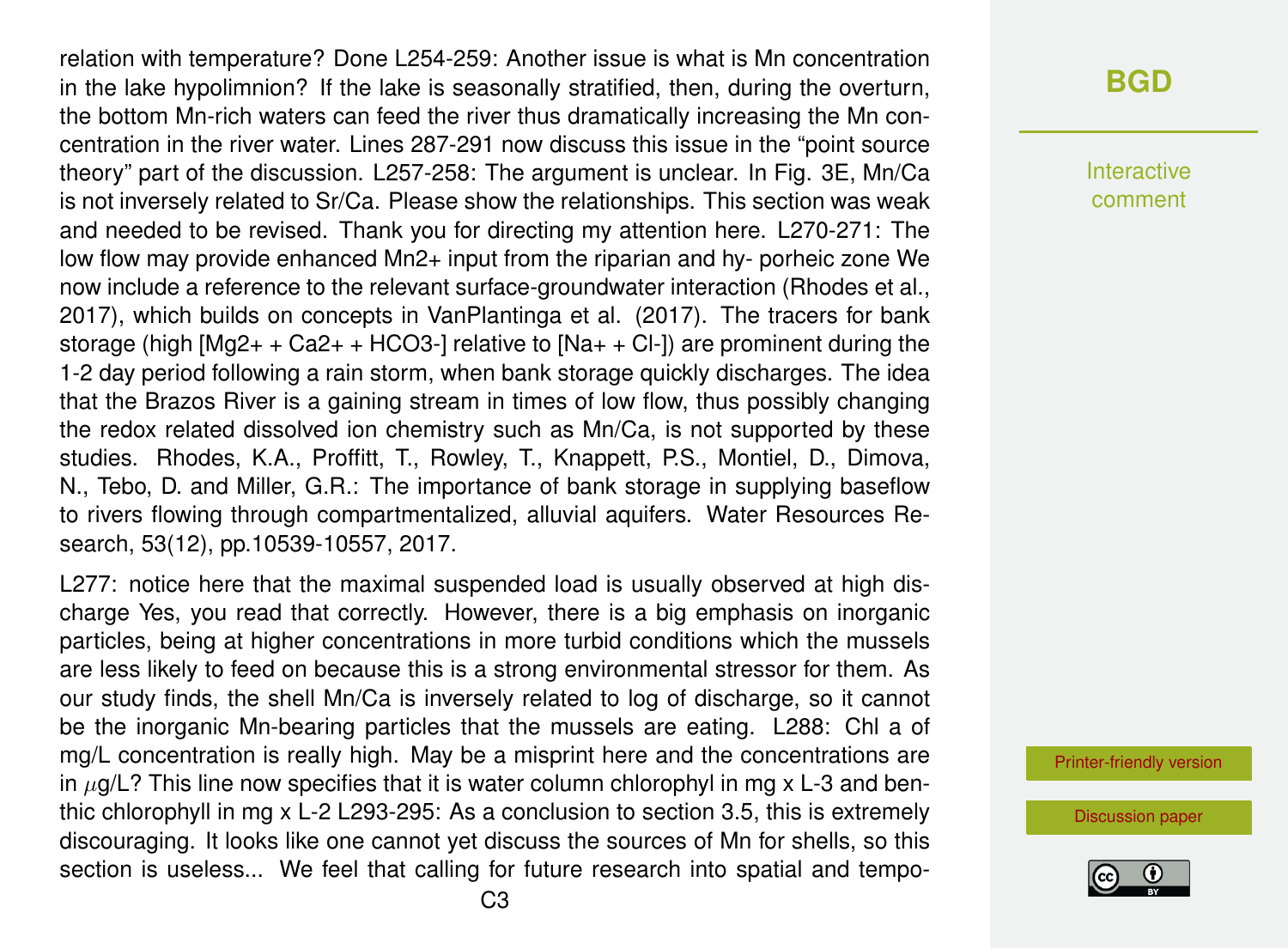ral scales of manganese flux in rivers such as the Brazos River is appropriate. The research from Roach (2014) mentioned in this section gives us a basis to argue our hypothesis that the environmental Mn is ingested by mussels as organic particle bound Mn.

L312 Owen1996 is not in the ref list This has been fixed. Thank you. L325-329: May be place this information in the Introduction. Again, this sentence is very discouraging: how is it related to particulate case analyzed in this work? What is more important, according to authors, in Brazes River: physiological mechanisms or environmental factors? The relative contributions to shell trace element chemistry from physiological factors such as metabolism, ion channels, reproduction vs. environmental factors such as river chemistry is the backdrop of this research. The first paragraph of the introduction covers this issue. I added a "does not necessarily. . ." here. Rewrite L 347-348 This sentence in the conclusions has now been revised. L349-350: This is not sufficiently discussed and the whole story of DMn can be com- promised by inadequate sampling The partition coefficient estimates for Mn/Ca in this study are given an asterisk in Table 3 where the water Mn concentration is assumed to be the median value for Brazos River water from a reliable study, Keeney-Kennicutt and Presley (1986).

## **[BGD](https://www.biogeosciences-discuss.net/)**

Interactive comment

[Printer-friendly version](https://www.biogeosciences-discuss.net/bg-2019-323/bg-2019-323-AC1-print.pdf)



Interactive comment on Biogeosciences Discuss., https://doi.org/10.5194/bg-2019-323, 2019.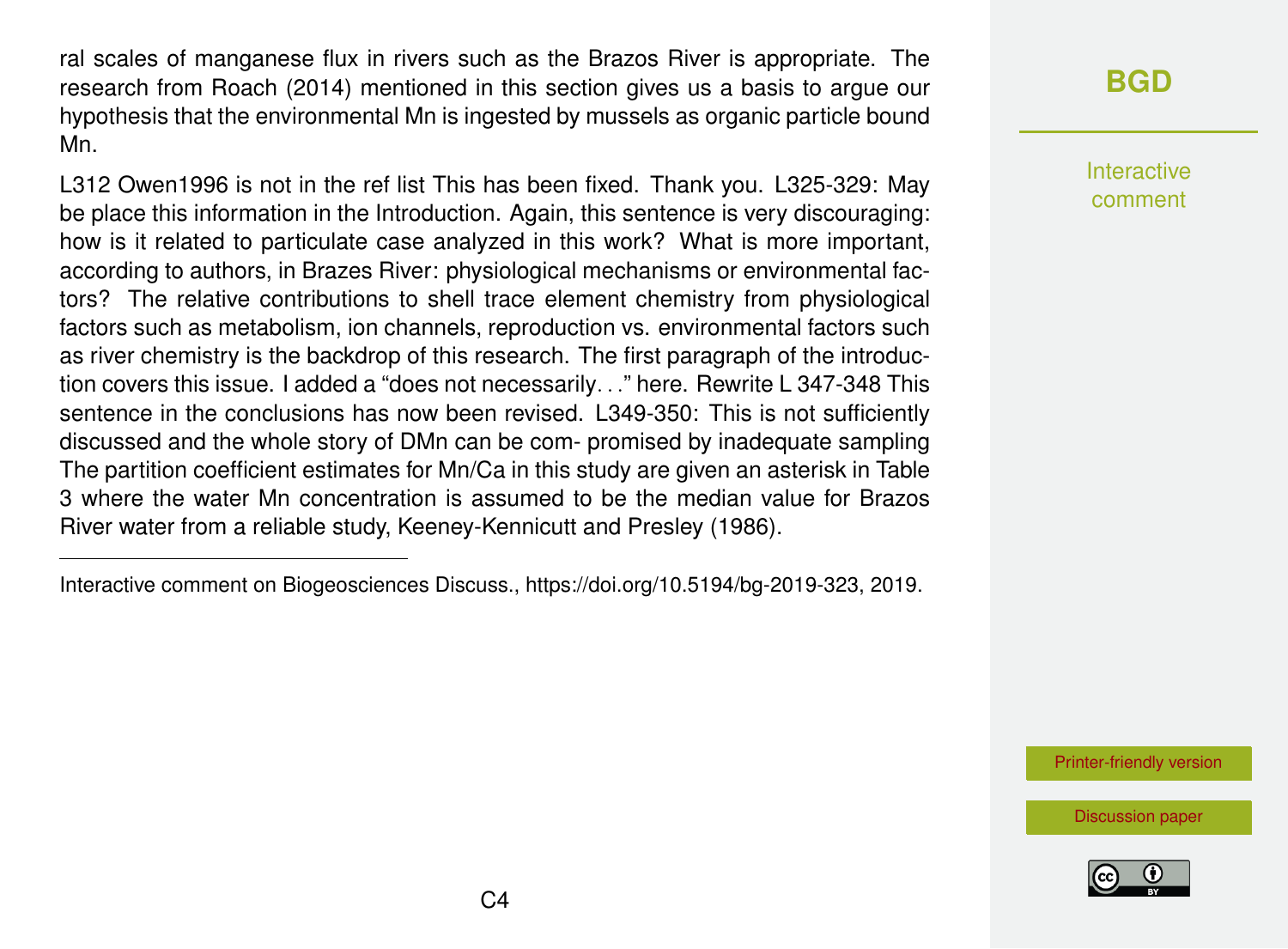### **[BGD](https://www.biogeosciences-discuss.net/)**

#### **Anonymous Referee #1**

Received and published: 16 October 2019

**\*\*Author refers to line numbers in the Track Changes document.\*\* This was a helpful review.** Thank you so much for your time and insight. Your review helped make this a better paper. We feel **it is a big step closer to being publication-worthy.**

Review of the manuscript "Trace elements in mussel shells from the Brazor River, Texas..."

The paper addresses environmentally important question potentially suitable for Biogeosciences.

The title is not correct: this work is about Mn essentially, rather than trace elements Many references are incomplete

**Good point. The title is now revised to be more specific to the novel finding of the shell Mn/Ca-discharge relationship.**

L10: does it simply mean that Sr correlated with Mn in shells?

#### **Yes**

Introduction: The novelty of this study and motivation behind this work are unclear. Why river Mn flux is important at all? Indirect assessment of this flux via shells is not the easiest way...

**Good point. Now the novelty is stated on lines 15, 64, 260-265.**

Methods: How the samples were processes after dissolution; were they filtered? Was the dissolution complete?

#### **Now line 101 makes clear that shell sample dissolution was complete in the 2% nitric acid ICP-MS solutions.**

Eqn 1-3: Unclear why this information is needed

#### **The equations have been removed. This frees up space.**

Sampling (L149-150): The water samples were not filtered and acidified. As such, metal concentration (except probably Ca and Sr) in river water could not be measured and distribution coefficients do not make sense. Moreover, the whole main motivation of this study reconstruction of Mn flux in the river - becomes compromised. As such, the distribution coefficients oven in Table 3 may not be usable.

**Now lines 110-112 clarify that the samples were not acidified immediately but were brought to 2% nitric for ICP-MS analysis. They were never filtered. While the VanPlantinga et al. (2017) paper discusses broad relationships between major dissolved**

### [Printer-friendly version](https://www.biogeosciences-discuss.net/bg-2019-323/bg-2019-323-AC1-print.pdf)

[Discussion paper](https://www.biogeosciences-discuss.net/bg-2019-323)



### **Fig. 1.** responses in bold

**Interactive** comment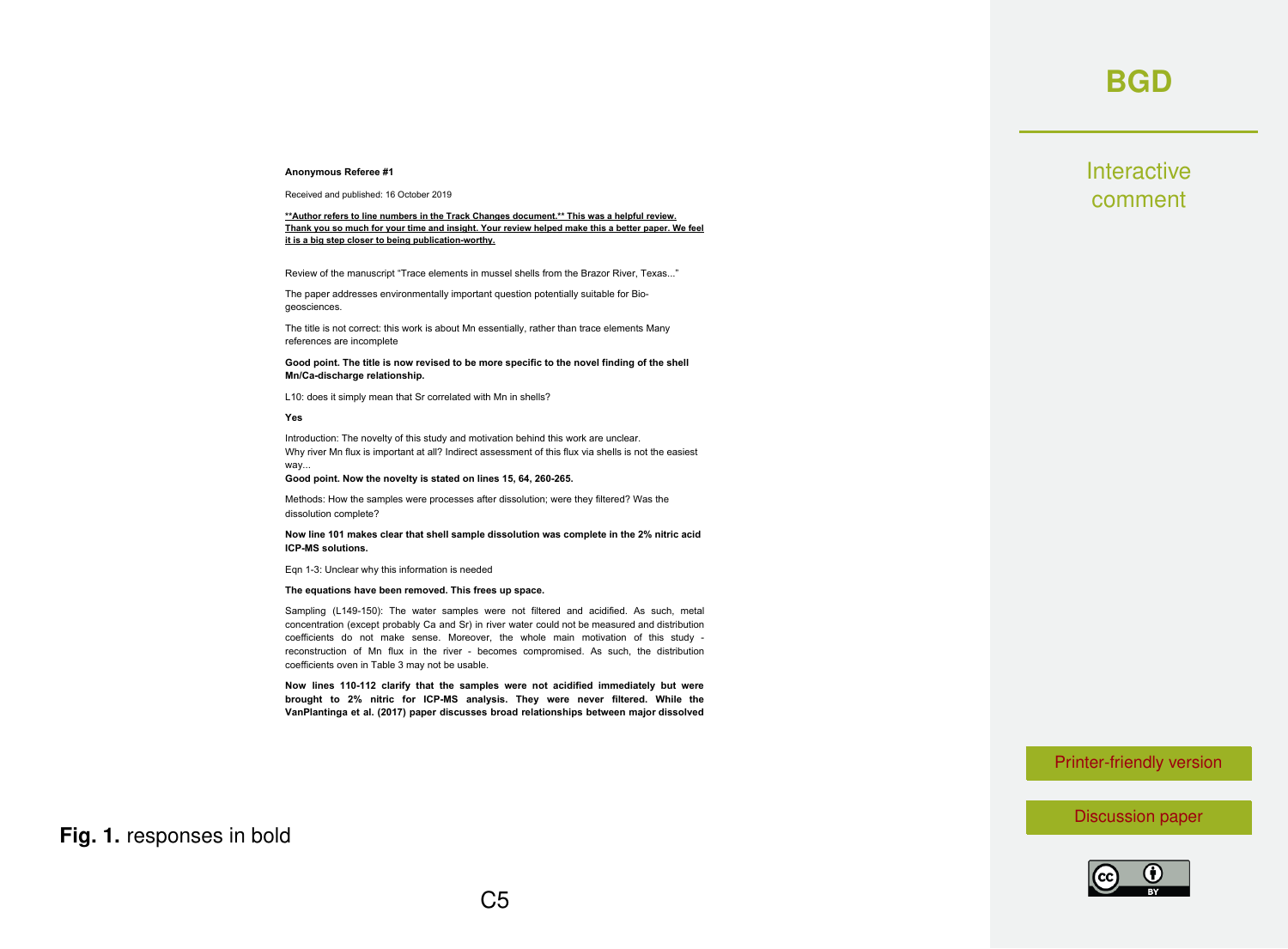## **[BGD](https://www.biogeosciences-discuss.net/)**

### **Interactive** comment

### [Printer-friendly version](https://www.biogeosciences-discuss.net/bg-2019-323/bg-2019-323-AC1-print.pdf)

[Discussion paper](https://www.biogeosciences-discuss.net/bg-2019-323)



#### <sup>3</sup> **River, Texas: environmental and biological control** 4 **Authors:** Alexander A. VanPlantinga<sup>1</sup> and Ethan L. Grossman<sup>1</sup><br>5 <sup>1</sup> Department of Geology and Geophysics, Texas A&M University, College Station, Texas, USA 77843-3115 5 6 **Abstract.** In sclerochronology, understanding the drivers of shell chemistry is necessary in order to use shells to 7 reconstruct environmental conditions. We measured the Mg, Ca, Sr, Ba, and Mn contents in water samples and in 8 the shells of two freshwater mussels (*Amblema plicata* and *Cyrtonaias tampicoensis)* from the Brazos River, Texas 9 to test their reliability as environmental archives. Shells were analyzed along growth increments using age models 10 established with stable and clumped isotopes. Shells were also examined with cathodoluminescence (CL) 11 microscopy to map Mn/Ca distribution patterns. In the shells, Sr/Ca correlated with Mn/Ca, while Mg/Ca and Ba/Ca 12 showed no clear trends. Mn/Ca correlated inversely with the log of river discharge. Because su 13 concentration is high dissolved and inorganic particulate sources of manganese are low during low flow and 14 suspended inorganic particles (turbidity) is high during high flow, peak Mn/Ca values may come from elevated 15 feeding or metabolic rates related to the abundance or suspended particulate organic matter. For the first time, sShell 16 Mn/Ca values were used to reconstruct river discharge patterns, which, to our knowledge, has previously only been 17 performed with shell chemistry using oxygen isotopes. 18 **Copyright Statement** 19 **1 Introduction** 20 Sclerochronology is the study of the physical and chemical properties of invertebrate hard parts and the 21 temporal context in which they grew. It is useful in marine paleoclimatology, but can also be applied to freshwa 22 ecosystems. There is great potential for using mollusks to reconstruct environmental conditions in the present and in 23 the geologic past, but problems remain in understanding the relationship between mollusk shell chemistry and the

<sup>1</sup> **Mussel shell Mn/Ca as a novel proxy for discharge in the Brazos**  <sup>2</sup> **River, TexasTrace elements in mussel shells from the Brazos** 

- 24 ambient environment (Immenhauser et al., 2016). For example, shell Sr/Ca can record temperature as a reflection of
- 25 mollusk metabolic response to seasonal temperature variation opposite what is thermodynamically predicted for
- 26 aragonite (Wheeler, 1992; Gillikin et al., 2005; Carré et al., 2006; Sosdian et al., 2006; Gentry et al., 2008). Shell
- 27 Mg/Ca can record temperature (Freitas et al., 2006), and shell Ba/Ca sometimes correlates with diatom primary
- 28 productivity (Vander Putten et al., 2000; Lazareth et al., 2003), but it can also be controlled by growth rate (Izumida

1

**Fig. 2.** track changes